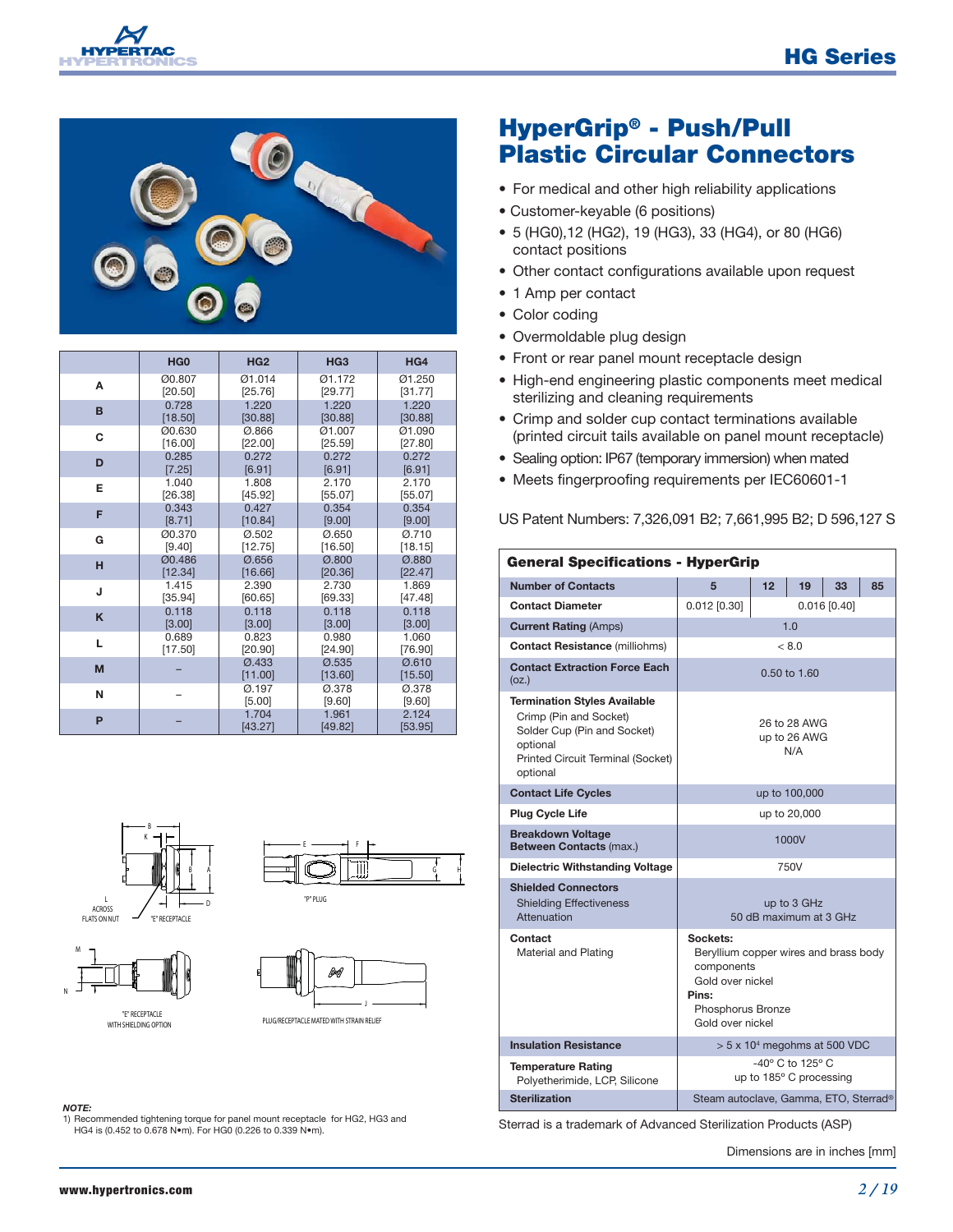





#### **HG6 Only**

E

"E" PLUG HG6 ONLY

 $\Box$ 

F



"E" RECEPTACLE HG6 ONLY



|   | HG <sub>6</sub>   |
|---|-------------------|
| A | 02.026<br>[51.45] |
| B | 1,452<br>[36.87]  |
| С | 01.789<br>[45.45] |
| D | 0.669<br>[17.00]  |
| Е | 2.224<br>[56.50]  |
| F | 4.950<br>[125.72] |
| G | 01.693<br>[43.00] |
| н | 01.446<br>[36.73] |
| J | 4.371<br>[111.02] |
| K | 0.197<br>[5.00]   |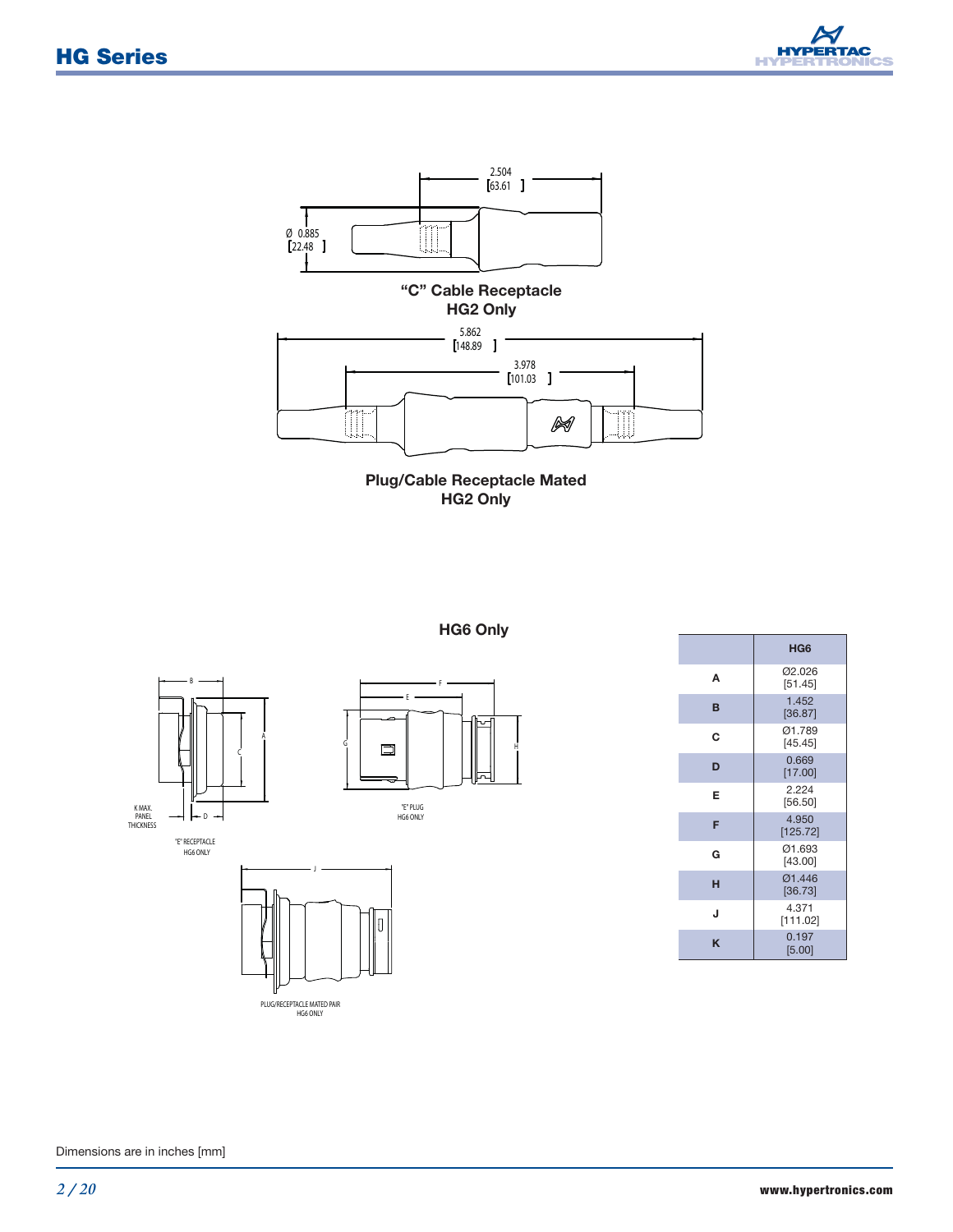

## **Receptacle Keying**

### **Keying Position A**

(Receptacle Wiring End)

#### **HG2** shown

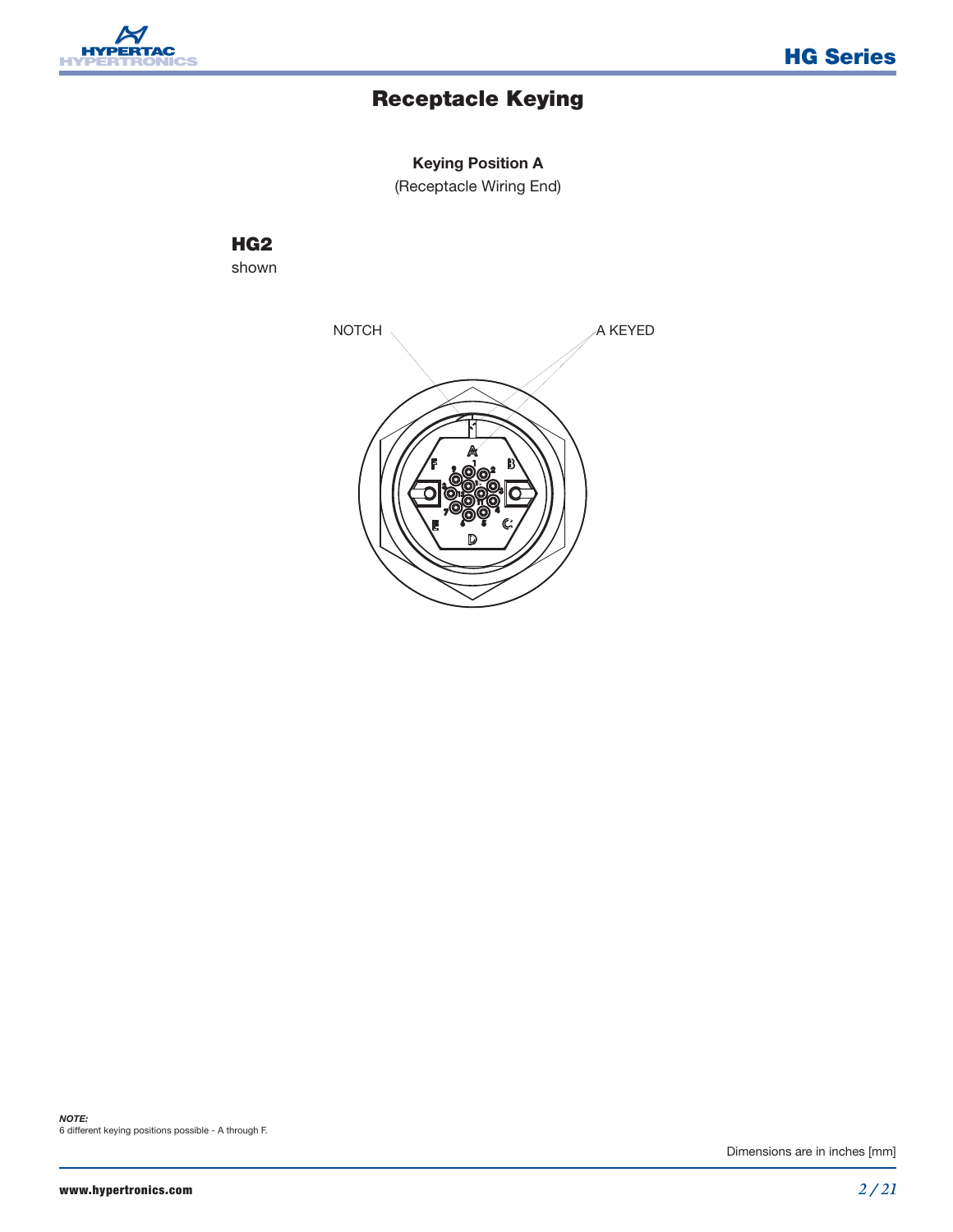

### **Optional Mounting Section**

### **HG Panel Receptacle (HG2, 3, 4 and 6) Printed Circuit Board Cutouts**

#### **12 Position (HG2)**

"A" Key (D Termination)



#### **19 Position (HG3)**

"A" Key (D Termination)

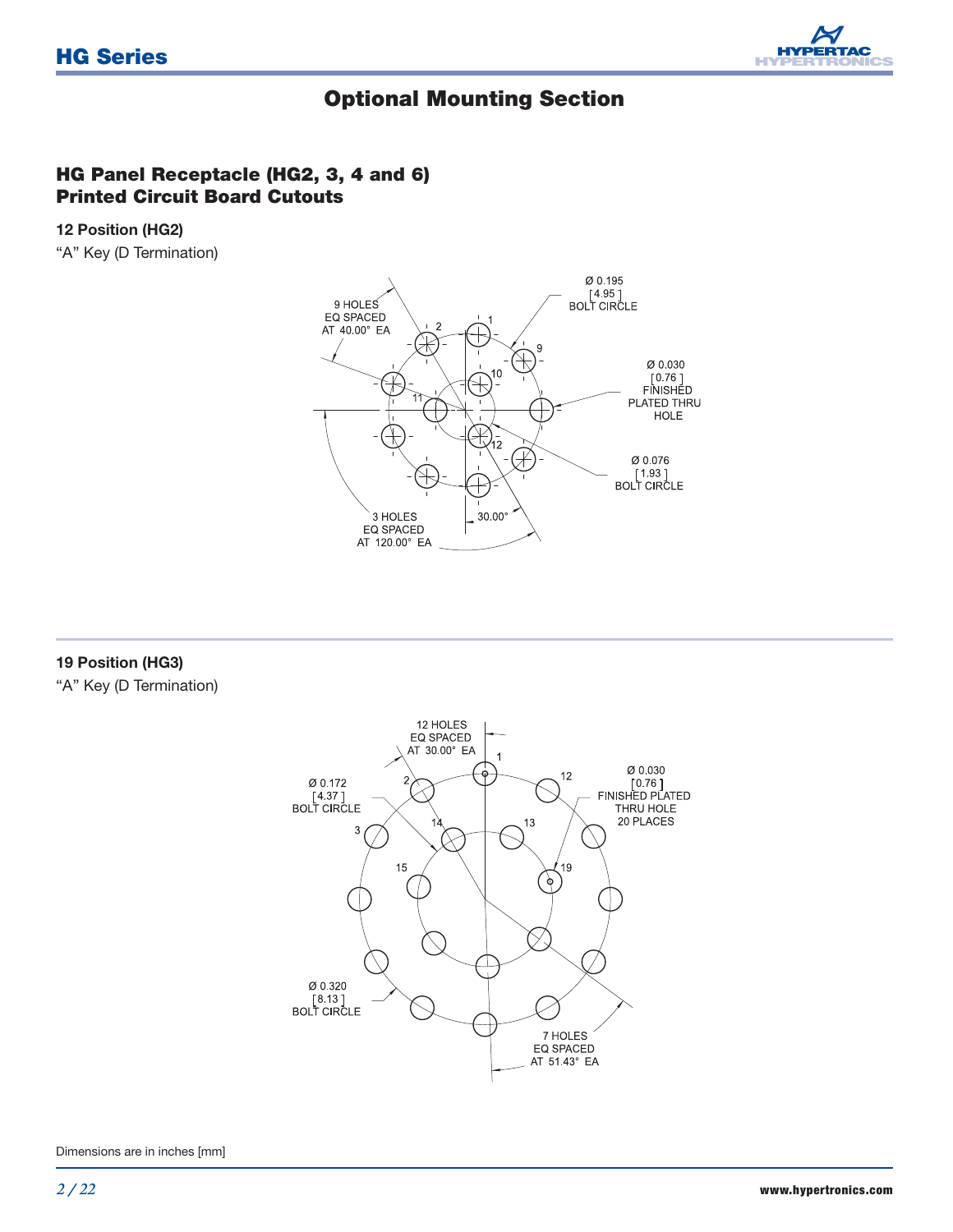

# **Optional Mounting Section**

**33 Position (HG4)**

"A" Key (D Termination)

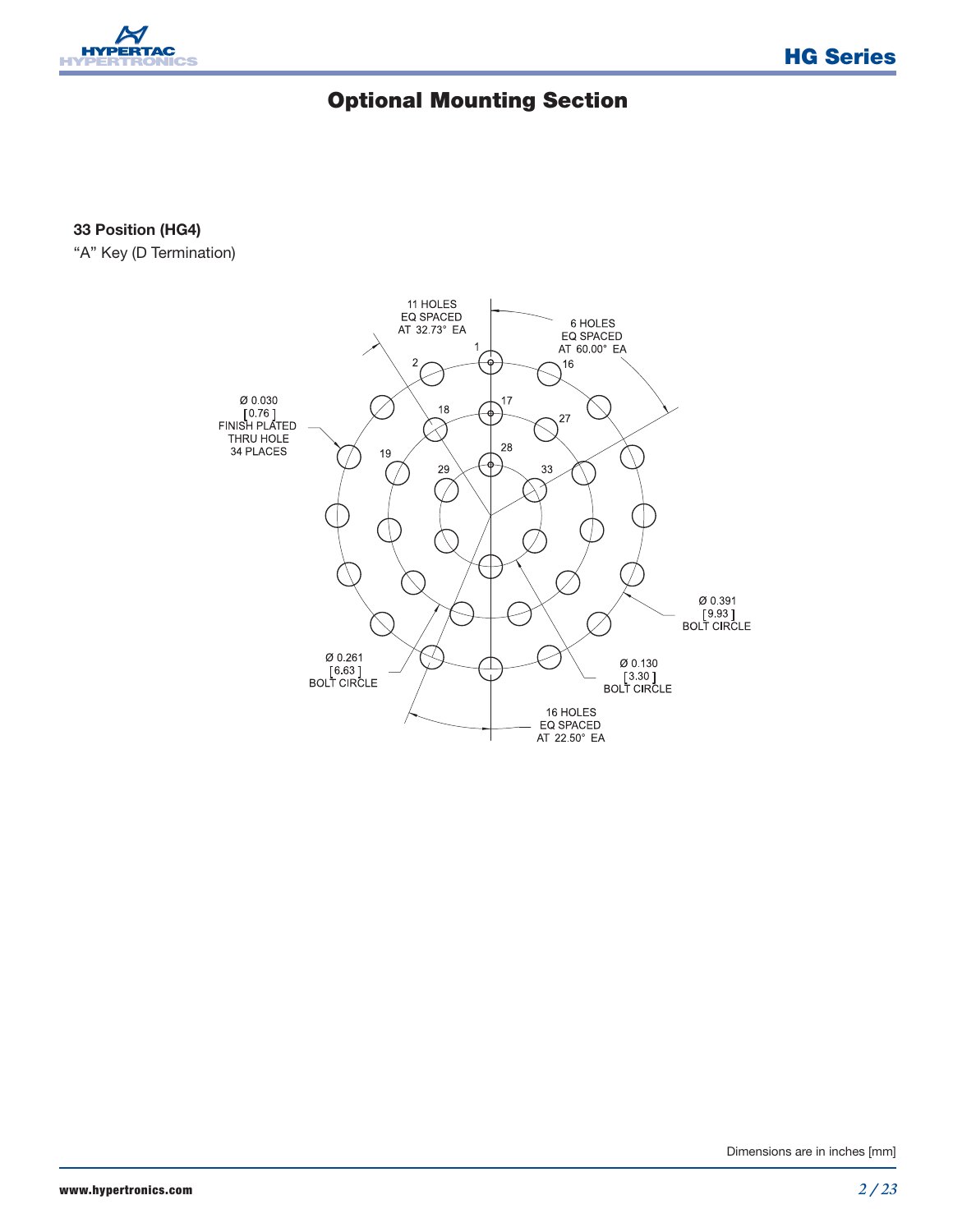

# **Optional Mounting Section**

#### **80 Position (HG6)**

"A" Key (D Termination)

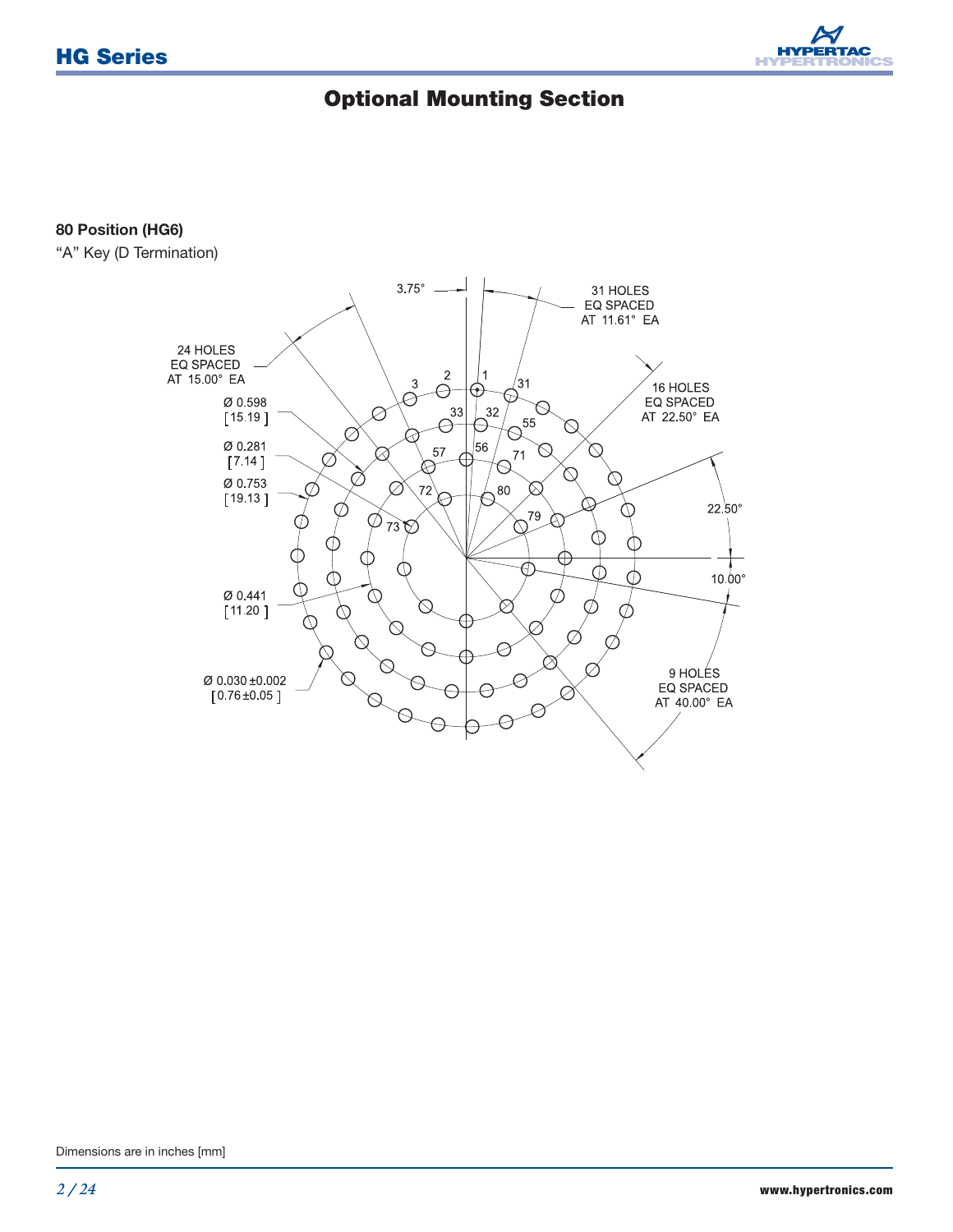

### **Panel Cutouts**



| <b>Dimension</b> |                                                     |                         |
|------------------|-----------------------------------------------------|-------------------------|
|                  | $+0.002$<br>$-0.001$<br>Α<br>$[-0.050]$<br>$-0.030$ | ±0.001<br>[±0.030]<br>В |
| HG <sub>0</sub>  | 00.555<br>[14.10]                                   | 0.240<br>[6.10]         |
| HG <sub>2</sub>  | 00.711<br>[18.06]                                   | 0.329<br>[8.36]         |
| HG <sub>3</sub>  | Ø0.870<br>[22.10]                                   | 0.393<br>[9.98]         |
| HG4              | Ø0.949<br>[24.10]                                   | 0.430<br>[10.92]        |
| HG <sub>6</sub>  | 01.583<br>[40.21]                                   | 0.714<br>[18.14]        |